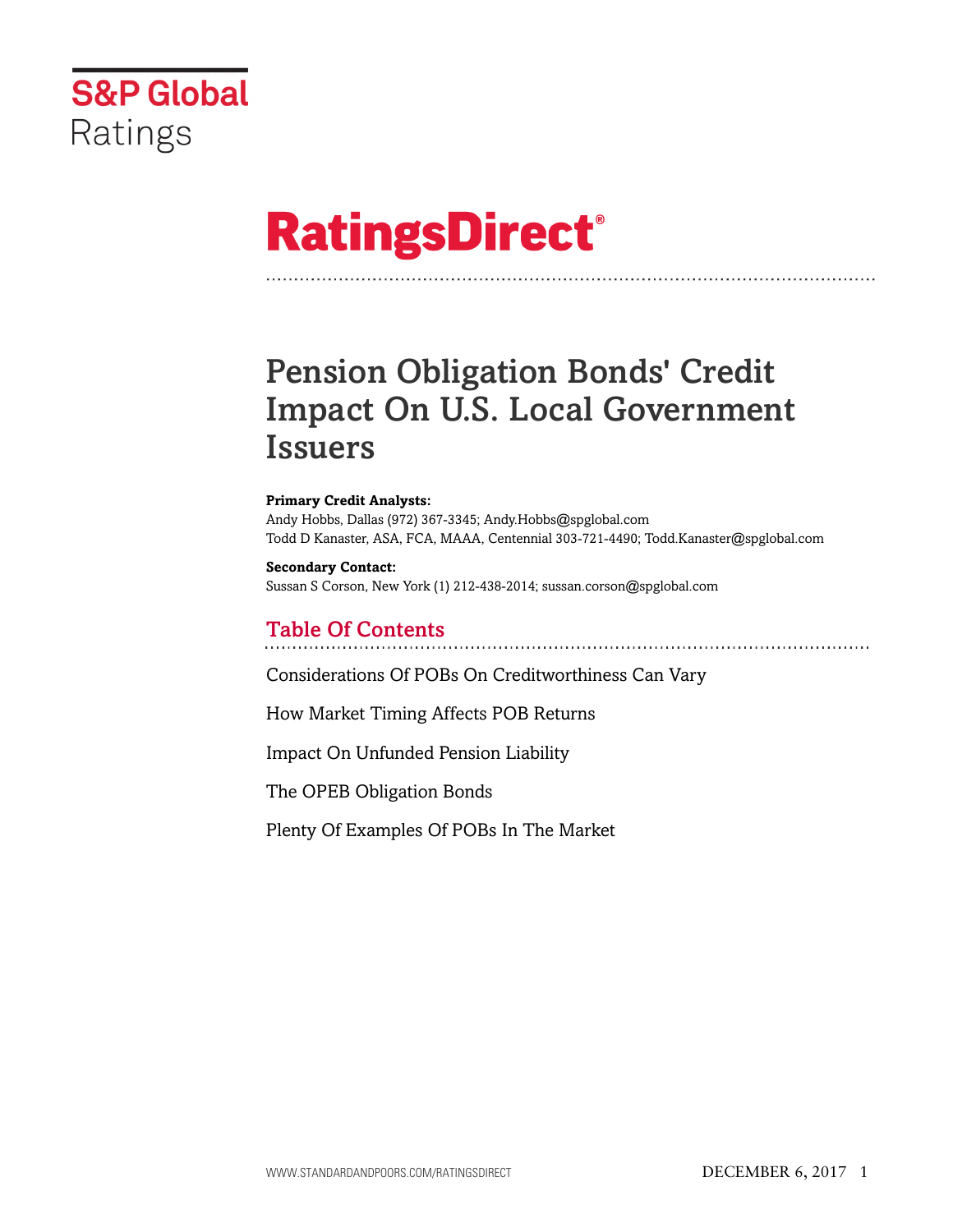# Pension Obligation Bonds' Credit Impact On U.S. Local Government Issuers

U.S. state and local governments can use pension obligation bonds (POBs) to address the unfunded portion of their pension liabilities. In certain cases, POBs can be an affordable tool to lower unfunded pension liabilities. But along with the issuance of POBs comes risk. The circumstances that surround an issuance of POBs, as well as the new debt itself, could have implications for the issuer's creditworthiness. S&P Global Ratings views POB issuance in environments of fiscal distress or as a mechanism for short-term budget relief as a negative credit factor.

POBs are taxable debt obligations that state and local governments issue as part of an overall plan to pay the unfunded portion of their pension liabilities. Their effectiveness typically lies in the assumption that the bond proceeds are invested and will be able to achieve a rate of return that is greater than the interest rate owed over the term of the bonds. For the POBs to generate savings for the employer, the investment return rate on the invested bond proceeds must be greater than the interest cost of the bonds themselves. The employer, as POB issuer and obligor, would then be able to achieve lower total pension contributions than it would have if it had not sold the POB.

#### **Overview**

- Pension obligation bonds offer short-term relief for governments facing unfunded pension liabilities.
- However, their long-term risks can undermine any temporary advantages.
- We view POB issuance as a negative credit factor for distressed issuers.

Given the sensitivity to investment returns and interest costs, market timing obviously plays a role in the overall success of a POB plan. It's important to understand the overall financing plan in place, as well as the timing of the POB's issuance, which potentially introduces risk to an issuer's debt and liability profile from a credit standpoint. The issuer is burdened with both the debt service requirements of the taxable bonds and the unfunded pension liabilities, if an assumed rate of return on invested proceeds isn't met.

# <span id="page-1-0"></span>Considerations Of POBs On Creditworthiness Can Vary

Generally, governments considering issuing POBs exhibit other credit factors, such as ongoing budgetary stress and significant unfunded pension liabilities, prior to the issuance of these bonds. Increasing pension assets may provide near-term budgetary relief by reducing annual required contributions. However, these near-term gains can be offset by increasing debt metrics. Also, longer term, the government takes on the risk of attaining assumed market returns.

Issuing a POB creates a fixed debt service obligation in place of a potentially variable annual payment to fund a long-term liability. Once the POB is issued, the net proceeds are placed in the pension trust fund to be commingled with the other funds, and usually invested according to existing asset allocation guidelines. Thus, the pension fund experiences a rapid increase in assets resulting in a higher funded ratio, which could alleviate risk associated with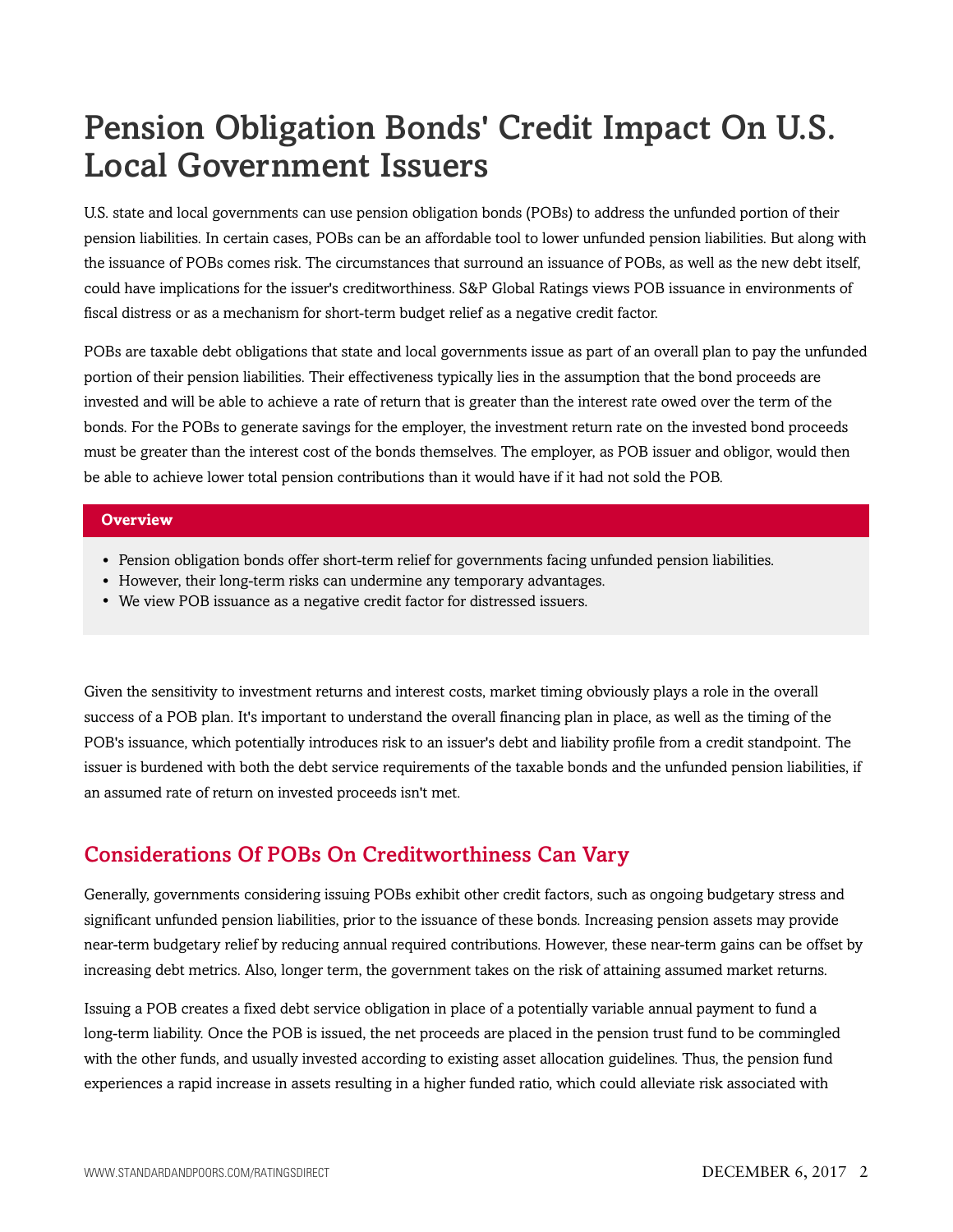significant unfunded long-term liabilities. The issuance of debt could shift the debt profile and increase debt service or use of statutorily or otherwise defined debt capacity. Financing plans that incorporate aggressive assumptions about market returns or expose the government to long-term risk of unsustainable future contributions in exchange for immediate budget relief could signal weak management and budgetary performance.

Even if investment return assumptions are met, issuers could still face a growing unfunded pension liability if other changes occur that weren't anticipated when the POBs were issued, such as increases in benefit levels, demographic shifts, or other factors.

It's important to understand the overall financing plan in place, as well as the timing of the POBs from a credit standpoint. Specifically, some of the issues and circumstances we consider are:

- How will the financing affect current contributions?
- Are the POBs being issued for budget relief?
- Will any front-loading of savings lead to higher, unsustainable contribution rates in later years?
- How have the laws and precedents for contributing affected funding progress, and how do they play into the POB strategy?
- What are the funding goals and how will the POB affect these objectives?

All aspects of the environment in which POBs are issued as well as the conditions that surround them can have a unique impact on the creditworthiness of the entity issuing the debt.

# <span id="page-2-0"></span>How Market Timing Affects POB Returns

Charts 1 and 2 show the "profit" of issuing a POB under two scenarios with no assumed arbitrage (the bond and the assets both return 7%); a front-loaded scenario with surplus positive earnings achieved in the first five years and a back-loaded scenario with surplus positive earnings achieved in the last five years. Both scenarios involve POB proceeds equal to about \$1.2 million to be paid back at 7% over 30 years of \$100,000 payments and both scenarios have a geometric average return of 7% over 30 years. This example highlights the effect of market cycle timing on the value of a POB.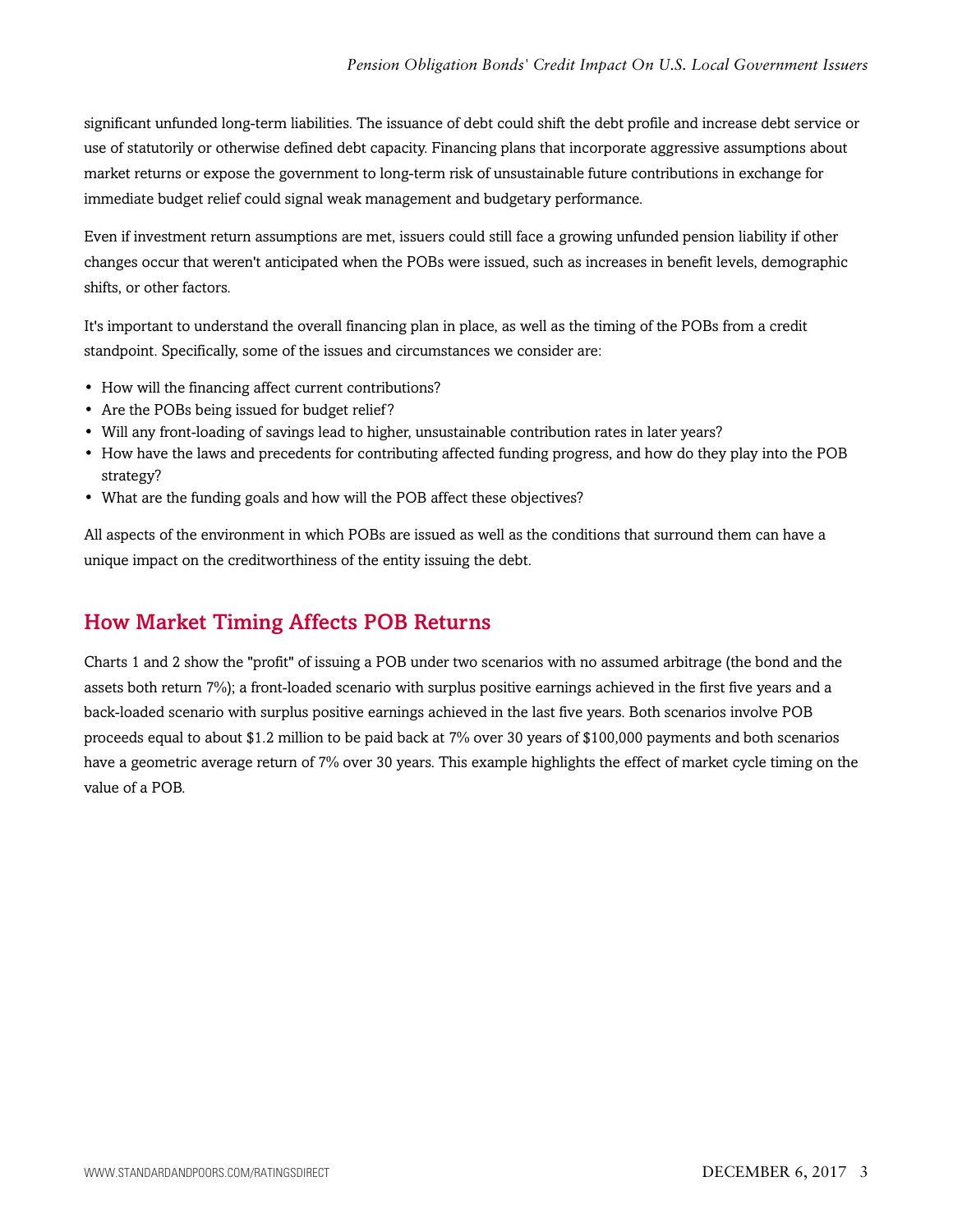

Typically the bond rate may be lower than the assumed return, which would create the appearance of an arbitrage opportunity, but that just implies a greater assumed risk in the asset portfolio. If 7% market returns are earned throughout the period, there will be no profit in any year. The example displays the overall impact of the first several years of performance and how that relates to profitability of the POBs over time. Poor market returns in the initial years of investment will hurt a POB's profitability for many years.

# <span id="page-3-0"></span>Impact On Unfunded Pension Liability

Pension plans for government entities disclosing under Governmental Accounting Standards Board (GASB) Statements No. 67 & 68 (GASB 67 & 68) must be administered through trusts that have the following characteristics:

- Contributions must be irrevocable,
- Assets must be dedicated to providing pensions in accordance with the benefit terms, and
- Assets must be legally protected from creditors.

When a local government issues a POB, it typically deposits the proceeds into the trust and repays from the general fund. This essentially shifts the burden of unfunded pension liabilities to that of debt. The funded ratio (trust assets divided by pension liabilities) for the pension plan is immediately increased, which may have multiple effects, such as lower annual actuarially recommended contributions and affected relations between management and employees who gain assurance that the benefit will be there when they retire. In addition, sometimes cost-of-living adjustments are contingent certain funded ratio thresholds, which could be triggered with higher funded ratios. In exchange for the improved pension funding at the time of issuance, the government entity has an increased debt burden, including transaction fees for the POB.

An additional benefit to POB issuance for plans using a lower single discount rate due to a GASB crossover date could be the elimination or extension of the time horizon until projected asset depletion, which would allow for a higher discount rate and reduce reported liabilities.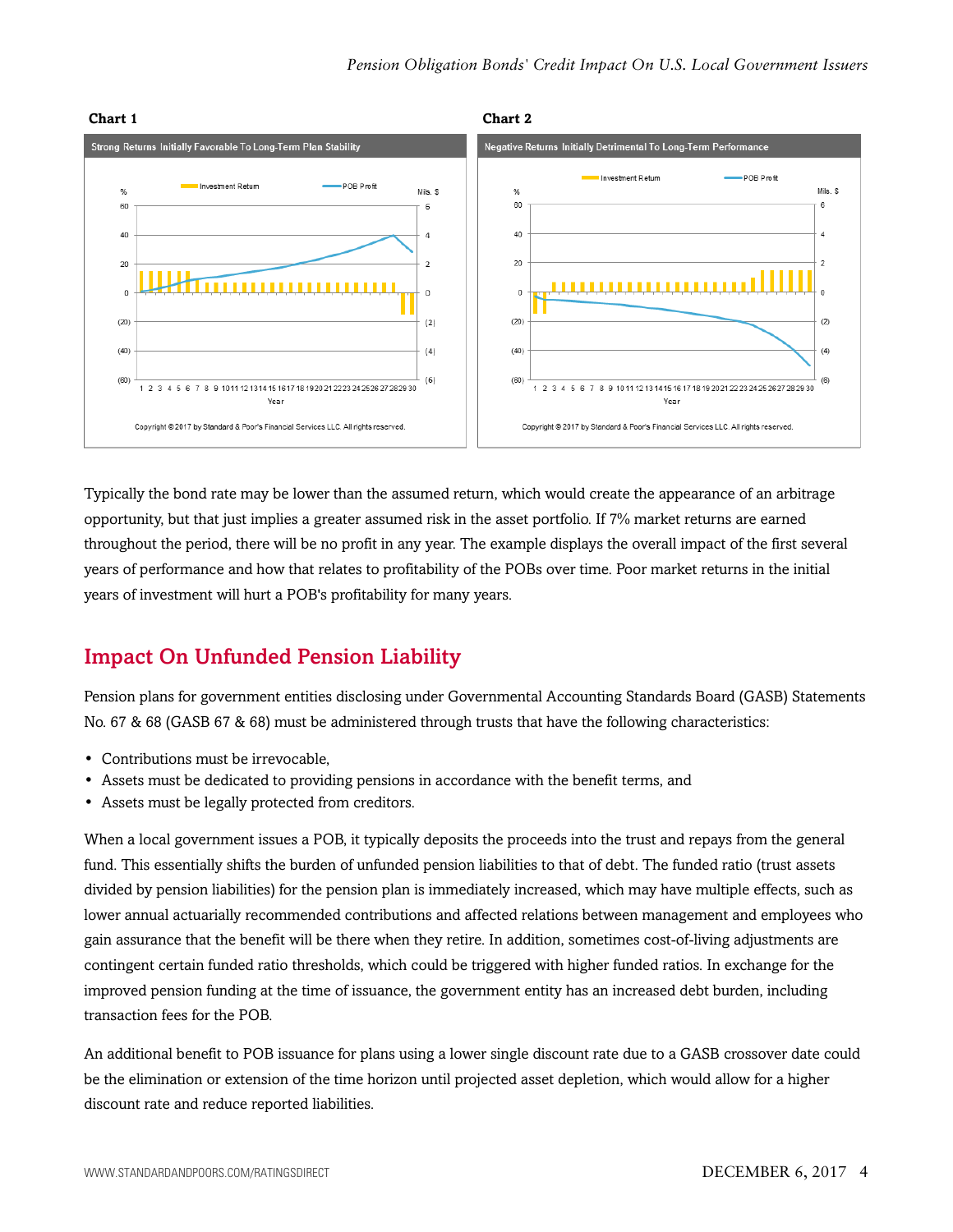#### **How Plan Liability Is Calculated Under GASB 67**

A GASB crossover date is the date at which trust assets are projected, under GASB 67 methodology, to be completely depleted.

The total pension liability for the plan, measured under GASB 67, is calculated using the single discount rate (SDR), which is a blend of a 20-year 'AA' municipal bond rate and the assumed actuarial funding rate. Benefit payments, which are covered by projected trust assets, are discounted to the present date using the actuarial funding rate, which is approximately 7.5% on average in the U.S. After assets are projected to be completely depleted, benefit payments are discounted using the bond rate, which is closer to 3%. The two discounted values are added up to be the present value of future benefit payments, which derives the SDR.

In our hypothetical example (see table), a municipality reviews the result of issuing a POB of \$9 million. The POB is defined to have the same discount rate and amortization schedule as the actuarially determined contribution, so there is no arbitrage assumed. Typically, the bond rate is lower than the assumed return, leading to the appearance of an opportunity for profit, but that is essentially just an indicator of a greater assumed risk in the asset portfolio. To maintain a clear focus on the asset and liability effect of POB issuance, the example keeps these rates the same (see the unchanging total recommended payment row).

| Effects FODS May Have Under Recent GASD Standards |                                              |                          |                              |                               |
|---------------------------------------------------|----------------------------------------------|--------------------------|------------------------------|-------------------------------|
|                                                   | <b>Example Municipality</b>                  | <b>No POB Issued</b>     | <b>POB Issued Pre-GASB67</b> | <b>POB Issued Post-GASB67</b> |
|                                                   | <b>Actuarial funding valuation</b>           |                          |                              |                               |
| 1.                                                | Actuarial accrued liability (AAL)            | \$30,000,000             | \$30,000,000                 | \$30,000,000                  |
| 2.                                                | Actuarial value of assets (AVA)*             | 16,150,000               | 25,150,000                   | 25,150,000                    |
| 3.                                                | POB proceeds                                 |                          | 9,000,000                    | 9,000,000                     |
| 4.                                                | Actuarially determined contribution<br>(ADC) | 1,356,160                | 507,392                      | 507,392                       |
| 5.                                                | POB debt payment§                            |                          | 848,768                      | 848,768                       |
| 6.                                                | Total recommended payment $[4. + 5.]$        | 1,356,160                | 1,356,160                    | 1,356,160                     |
| 7.                                                | Contractual contribution                     | 1,000,000                | 1,000,000                    | 1,000,000                     |
| 8.                                                | Total actual payment $[5. + 7.]$             | 1,000,000                | 1,848,768                    | 1,848,768                     |
|                                                   |                                              | GASB 67 & 68 disclosures |                              |                               |
| 9.                                                | Crossover year                               | 15                       | 15                           | 32                            |
| 10.                                               | Single discount rate (SDR)                   | 3.62%                    | 3.62%                        | 5.58%                         |
| 11.                                               | Total pension liability (TPL)                | 30,000,000               | 30,000,000                   | 25,016,816                    |
| 12.                                               | Plan fiduciary net position (PFNP)           | 16,150,000               | 25,150,000                   | 25,150,000                    |
| 13.                                               | Net pension liability (NPL) [11. - 12.]      | 13,850,000               | 4,850,000                    | (133, 184)                    |
| 14.                                               | Effective duration+                          | 18.33                    | 18.33                        | 18.33                         |
| 15.                                               | GASB funded ratio [12. / 11.]                | 53.8%                    | 83.8%                        | 100.5%                        |

#### Effects POBs May Have Under Recent GASB Standards

Hypothetical benefit payments plus expenses start near \$2.5 million, increase gradually to \$4 million, then decrease steadily to zero. \*AVA set equal to the market value of assets (MVA). §Amortization of both UAAL and POB is defined assuming 8% discount over 20 years. †Effective duration is calculated from the GASB 67 sensitivity disclosure and is used to adjust the NPL for a given change in the discount rate. The hypothetical duration in the example is 18.3333.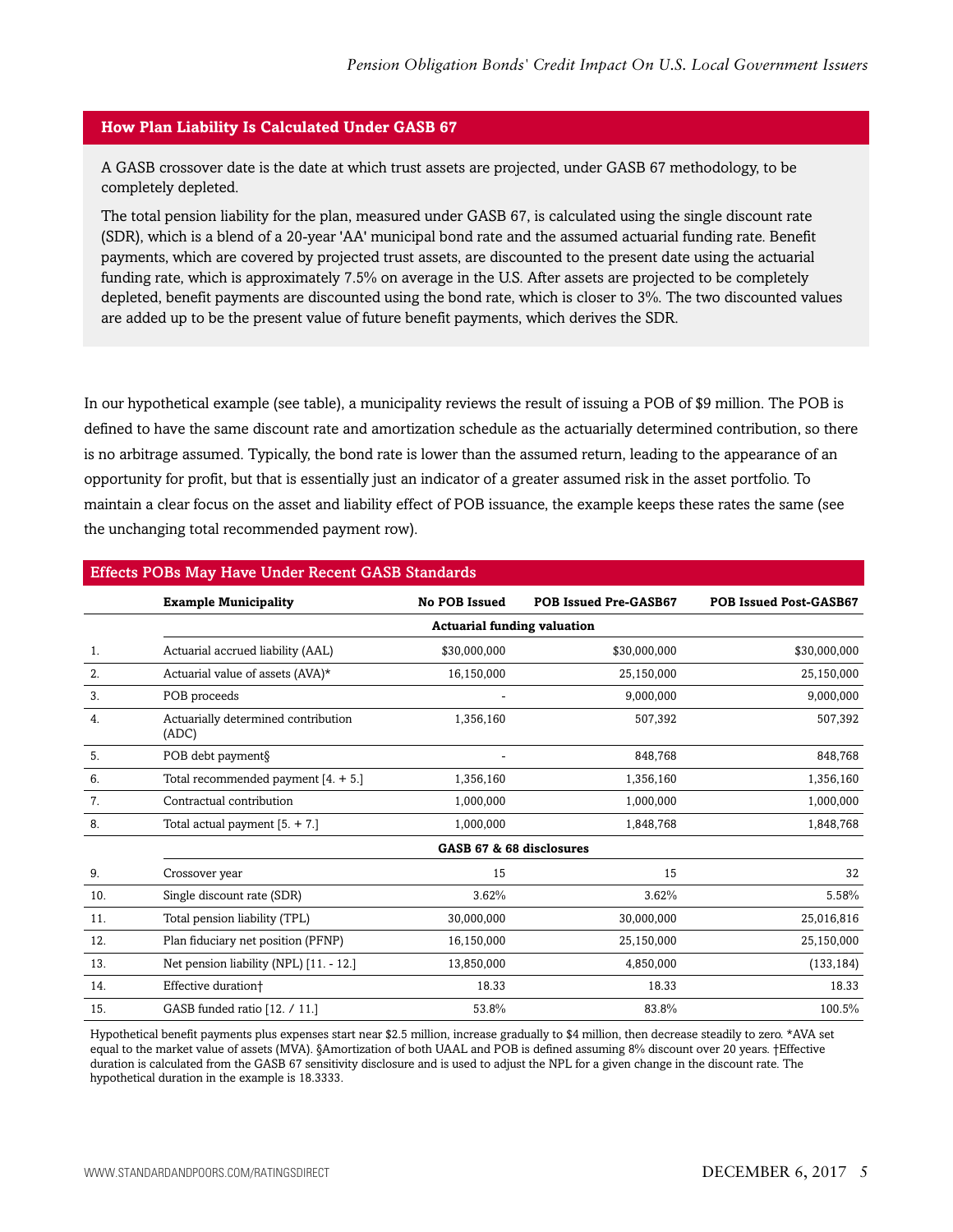Before GASB 67, the only effect would be that pension assets are increased, raising the funded ratio to 83.8% from 53.8% and increasing the debt correspondingly. Under GASB 67, there is an added effect that pushing out the crossover date to 32 years from 15 years has in that the SDR used to measure reported liabilities changes to 5.58% from 3.62%. This higher SDR leads to a calculation of a lower total pension liability (to \$25 million from \$30 million) and a further increase to the GASB funded ratio to 100.5% from 83.8%. This increase is strictly due to the "crossover date effect" and shows an extra reporting benefit of purchasing a POB that didn't exist prior to the recent GASB standards.

The total recommended payment is unchanged at \$1.36 million throughout this example, showcasing the lack of assumed arbitrage of POB issuance in this example.

### <span id="page-5-0"></span>The OPEB Obligation Bonds

GASB Statements No 74 & 75 (GASB 74 & 75) are being implemented and have similar calculations for net other postemployment benefits (OPEB) liability, which will now be included on the balance sheet. OPEB plans are typically only funded on a pay-as-you-go basis. The medical trend has been approximately 6.5% for each of the past five years, far outpacing CPI and average salary growth, so contributions matching benefit payments and covering new entrants would likely be rapidly increasing over time. For example, contributions rising by 6.5% each year indefinitely would double every 11 years. Escalating contributions would likely present an intensifying stress for the municipality, assuming no changes to the plan structure or benefits. The actuary must apply professional judgement that the contribution schedule is realistic. Pay-as-you-go plans will likely have to use a low discount rate to calculate reported liabilities, with the result that the liabilities are inflated due to being unfunded.

A municipality might issue an OPEB obligation bond to jump start funding. Similar to in the POB example above, this bond could have a compound effect of adding assets to the plan and decreasing reported liability via delayed crossover date. As with POBs, consideration should be given to the risks involved.

## <span id="page-5-1"></span>Plenty Of Examples Of POBs In The Market

Since the Great Recession, a low interest-rate environment has prompted a number of states and local governments to consider this type of financing, but it still remains a risky endeavor. While not necessarily common, governments' use of POBs has been prevalent enough to have examples to cite. The circumstances in which the bonds were issued, and how, are unique.

#### **Stockton**

Stockton, Calif. sold about \$125 million in POBs in the spring of 2007 with the goal of reducing its \$152 million unfunded pension liability. City council was presented risks by an outside consultant, which noted that the POBs would be repaid at 5.81% while market returns were estimated at the time to be 7.75% for the CalPERS pension plan. Due to the market downturn in 2008, returns immediately following issuance were far below the assumptions. This, in part with sharply falling revenues stemming from a stressed housing market, led the city to file for Chapter 9 bankruptcy in 2012. At that time, \$64 million of the POBs remained outstanding. Timing of the POB issuance and the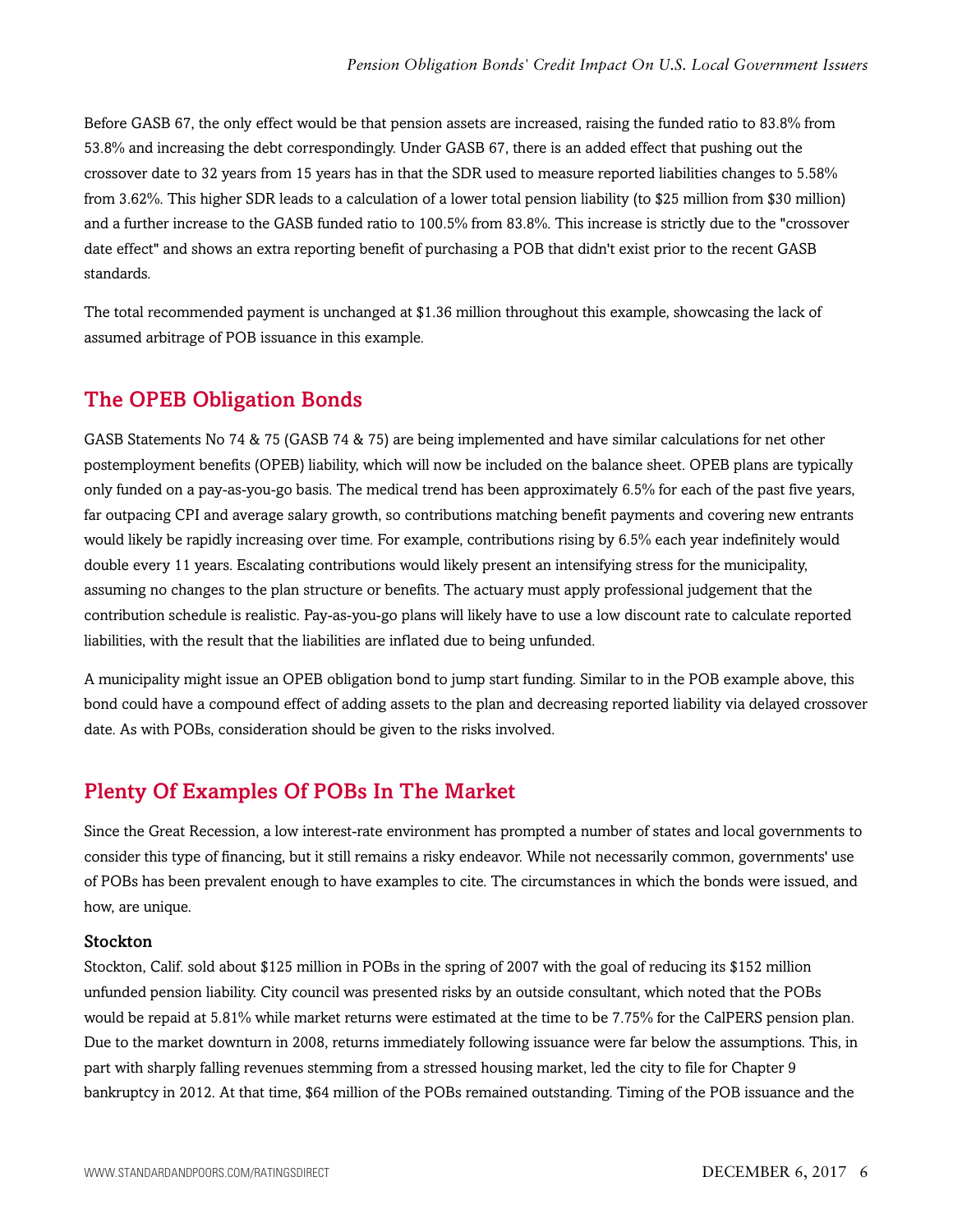subsequent downturn in market conditions proved to be a significant factor in the POBs' failure.

#### New Orleans

New Orleans issued POBs in 2000 that also did not live up to expectations. The city issued \$170 million in POBs to fund the city's firefighter pension plan, but along with the bonds came aggressive assumptions. City officials projected over 10% investment returns from the proceeds when in reality the fund lost money in each of its first three years. At that time, adding to the challenges was that the city's rate for borrowing was relatively high and the city entered into variable-rate debt, with derivatives further adding complexity and risk to the plan.

#### Alaska

Alaska considered issuing POBs in 2016 to lower annual pension contribution requirements for budgetary relief. We determined there would be a significant rating impact, given the anticipated financing plan that relied on future investment returns and would have significantly inflated debt metrics. In October 2016, we placed the GO rating (and linked ratings) on the State of Alaska on CreditWatch with negative implications due to these risks. We estimated the large size of the issue relative to Alaska's population and economic base would result in its debt ratios ballooning while absorbing much of the state's potential bonding capacity. Under the financing plan, the state sought to lower its future annual actuarial pension contribution requirements assuming a 7% average investment return on the invested assets. However, the state did not issue the bonds and we resolved the CreditWatch without a downgrade.

#### Other regions

The use of pension obligation bonds isn't a historical footnote. Colorado, Kentucky, and Pennsylvania all considered issuing debt for pensions in 2015. While none of them authorized the issuance, Kansas issued \$1 billion in POBs the same year. Illinois, with one of the worst funded pension systems in the country, has issued the most POBs of any state with \$10 billion in fiscal 2003 and an additional \$3.5 billion and \$3.7 billion in fiscal 2010 and 2011, respectively. The City of Houston's voters recently passed a bond referendum to issue \$1 billion in POBs as part of a greater plan, along with recent pension reforms, to increase the pension plan's funded status.

Only a rating committee may determine a rating action and this report does not constitute a rating action.